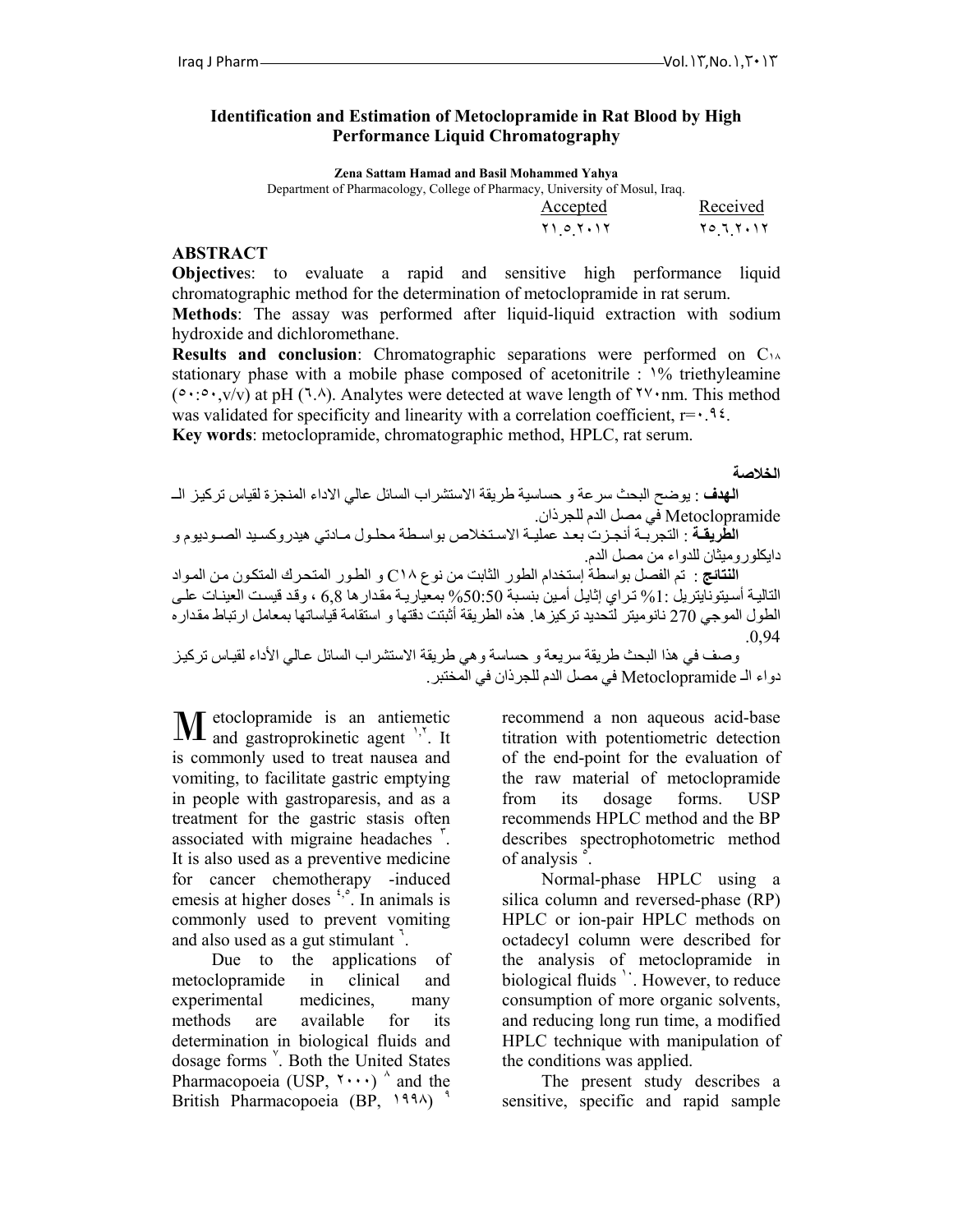preparation assay with short run time of ٦ minutes for determining metoclopramide in rat serum by using HPLC with no interference from it's metabolites.

## **Materials and methods Chemicals and reagents**

Purified free base of metoclopramide for research purposes was provided by NDI/Nenava Drug Industry/Iraq . All solvents used were HPLC grade, and all chemicals were analytical grade: HPLC-grade acetonitrile Scharlau/Spain, HPLCgrade triethylamine Scharlau/Spain and deionised water NDI/Iraq. Analytical grade sodium hydroxide and dichloromethane were from GCC company/UK.

## **Instrumentation**

The analyses were carried out using a chromatographic system from Shimadzu Corporation (Japan). This instrument consisted of a pump, a UVvisible detector, a system controller, and a manual injector. Software was used to control the LC system and data acquisition.

Analyses of metoclopramide were performed at room temperature on a (GL Sciences Inc.) C١٨ column (  $\frac{\text{A}_{\text{mm}}}{\text{A}_{\text{mm}}}$   $\times$   $\times$   $\times$   $\times$  mm I.D.,  $\circ$ um particle size) under isocratic conditions using acetonitrile : ١% triethyleamine  $(0 \cdot 0 \cdot y/v)$  as mobile phase at pH  $(7.4)$ and flow rate of ١.٢ mL/min. UV detector was operating at ٢٧٠nm. The mobile phase was filtered through a Millipore membrane filter  $(\cdot, \xi \circ \mu m)$ (Steril-R/USA) and degassed ultrasonically prior to use.

## **Preparation of stock solution and working standards**

Stock solution of metoclopramide was freshly prepared in mobile phase solution at the concentration of (١٠mg/١٠mL). Working standards of metoclopramide were freshly prepared

in the concentrations of  $( \cdot \cdot )$  1.10,  $\cdot$ , 10, ٠.٥, ١, ٢µg/mL) and made by the dilution of the stock solution with mobile phase.

## **Animals and Sample preparation**

Adult albino rats were used in this work that have been taken from animal house of the College of Veterinary Medicine, University of Mosul. This study was carried out on  $\circ$  animals (male and female), their weights were between ٢٥٠-٣٥٠ g. The work was done at laboratory of the College of Veterinary Medicine, University of Mosul. One ml of blood samples were collected from healthy adult rats, not taking any kind of drug, in non heparinized glass tubes, then blood samples were collected from each animal after  $(10, 7)$ ,  $7 \cdot$ min) of administration of therapeutic dose of metoclopramide  $(\text{mg/kg})$  was given by i.p. route to each animal ',<sup>1</sup>. The blood samples were centrifuged at ٣٠٠٠rpm for ١٥min and the serum was frozen and stored at -٢٠°C, no longer than ٧٢h.

#### **Extraction of the samples (liquidliquid extraction) LLE**

Serum  $(Y \cdot \mu L)$  was mixed with, sodium hydroxide  $M(\circ \cdot \mu)$  in a ١٠mL stoppered test tube and the tube was vortexed for aboute <sup>٢</sup> · seconds. The solution was mixed with dichloromethane (٢mL), vortexed at high speed for 'min. The resultant mixture was centrifuged at  $\cdots$ rpm for  $\circ$ min. The aqueous layer was aspirated to a waste and the organic layer was transferred to a clean tube. The tube containing the organic layer was placed in a water bath  $(° \cdot °C)$  and evaporated to dryness. The residue was reconstituted in  $(1 \cdot \mu L)$  of mobile phase prior to injection into the chromatograph for analysis  $\cdot$ .

## **Chromatographic conditions**

Several chromatographic conditions, such as mobile phase, type of column and its length, mobile phase pH, flow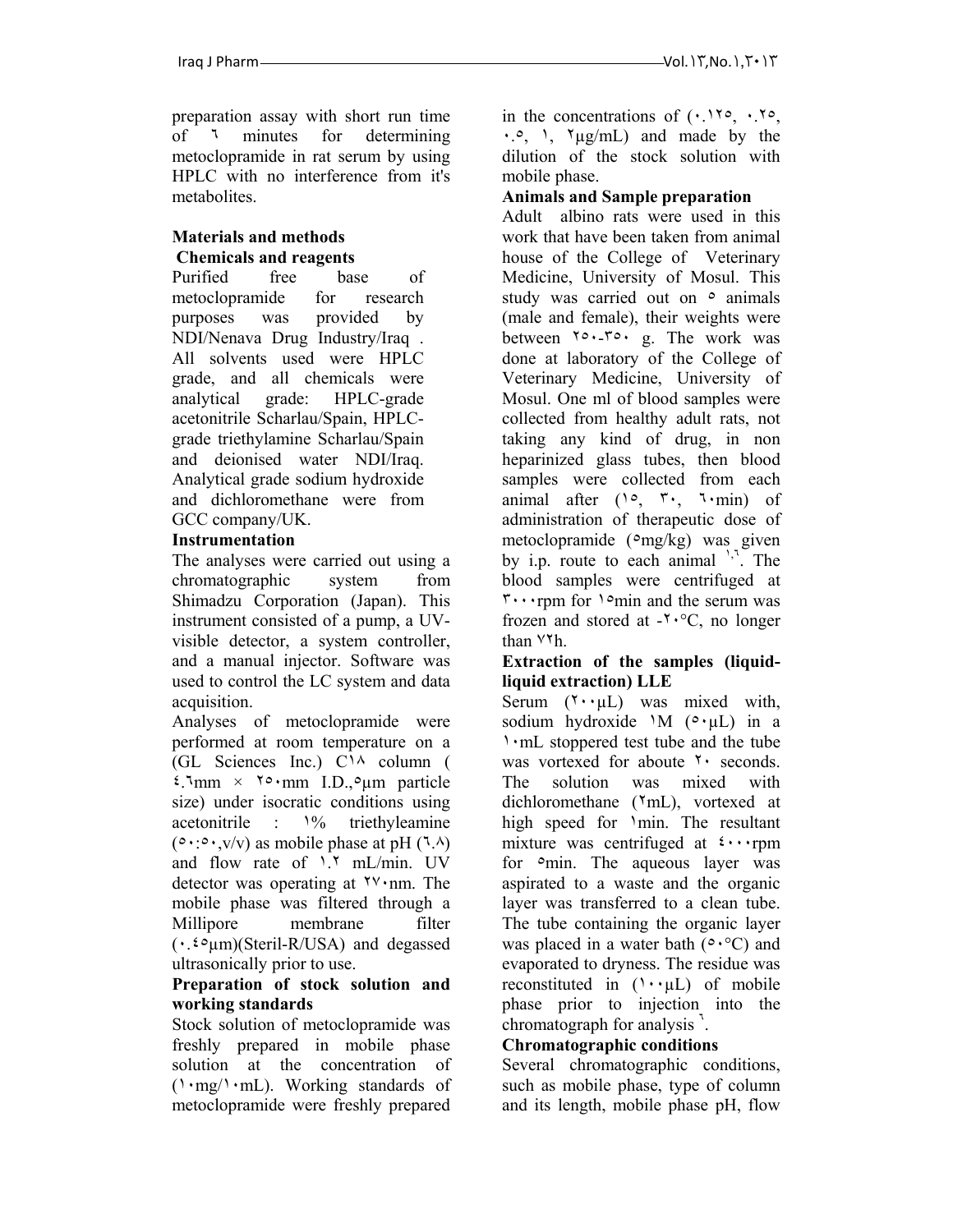rate, temperature and volume of injection were studied to obtain a satisfactory chromatographic separation (good resolution and efficacy) for the compound. In addition, the total time required for the analysis was also an important factor because the analysis could be unfeasible since interfering compounds could elute close to the metoclopramide, modifications were performed in order to reduce the analysis time.

Various solvents or mixture of solvents at different compositions were used to extract the metoclopramide from rat serum using LLE.

To optimize the HPLC parameters, one mobile phase composition was tried : Acetonitrile : ١% Triethylamine  $(0 \cdot 0 \cdot y/v)$ <sup>\*</sup>

. The buffer solution : about  $\cdot$ mL of triethylamine was diluted to ١L with deionised water to obtaine ١% triethylamine buffer solution.

A mixture of Acetonitrile and ١% triethylamine in the ratio of  $\circ \cdot \cdot \circ \cdot \%$ ,  $v/v$  was prepared at pH (11.5). The peak of triethylamine interfered with the peak of metoclopramide and changing the flow rate did not separate between the two peaks but, adjusting the pH to  $\lambda$  resulted in a typical peak for metoclopramide with a retention time  $\frac{1}{2}$  min without interfering with any other compounds .

# **Results**

A satisfactory separation and good peak symmetry was found in a mixture of acetonitrile :  $\frac{10}{6}$ triethylamine in the ratio of  $\circ \cdot \cdot \circ \cdot \%$ , v/v at a pH (7.4) and flow rateof ١.٢mL/min. The optimum wavelength for detection was set at ٢٧٠nm at which much better detector response for drug was obtained. The retention time was ٢.٥min for metoclopramide and no interferences were observed in formulation sample, also with a better reproducibility.

Quantification was achieved with UV detection at ٢٧٠nm based on the peak area. Better resolution of the peaks with clear base line separation is found as shown in Table.<sup>1</sup>,Fig.<sup>1</sup> and  $Fig.7.$ 

| <b>Mobile phase</b>     | Acetonitrile : 1% triethylamine<br>$\circ \cdot \cdot \circ \cdot \frac{0}{0}$ v/v |
|-------------------------|------------------------------------------------------------------------------------|
| Mobile phase pH         | ٦ ٨                                                                                |
| Pump mode               | Isocratic                                                                          |
| <b>Diluent</b>          | Mobile phase                                                                       |
| Column                  | GL Sciences Inc. C <sup><math>\lambda</math></sup> column( $\zeta$ , $\lambda$ ×   |
|                         | $\sqrt{6} \cdot$ mm, $\circ \mu$ m)                                                |
| <b>Column temp</b>      | Ambient                                                                            |
| Wavelength              | $\mathbf{v} \cdot \mathbf{nm}$                                                     |
| <b>Injection volume</b> | $\mathbf{v} \cdot \mathbf{\mu}$ L                                                  |
| <b>Flow rate</b>        | \.\mL/min                                                                          |
| <b>Run time</b>         | ∖min                                                                               |
| <b>Retention time</b>   | omin ۲                                                                             |

**Table. ١** Optimized chromatographic conditions for estimation of metoclopramide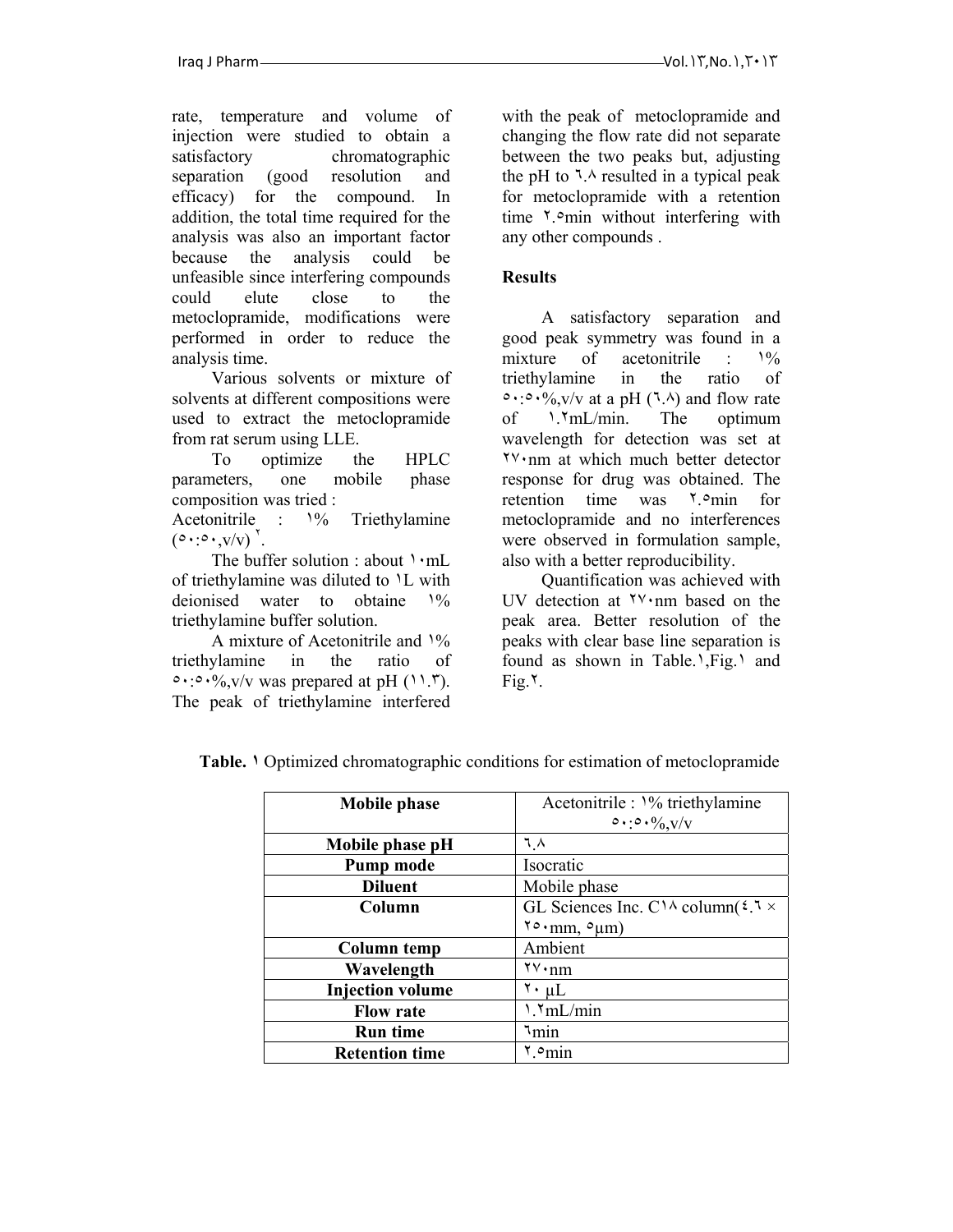

**Figure.٢** Chromatograms of standards solution with different concentrations

#### **Specificity**

The specificity of method was performed by comparing the chromatograms of blank, standard and sample. It was found that there was no endogenous interference and also found good correlation  $(r = \cdot, 95)$ between the retention times of standard and sample are shown in Table.٢, Fig. $\zeta$ , Fig.  $\zeta$  and Fig.  $\circ$ .

| Table <sup>1</sup> : specificity study |  |
|----------------------------------------|--|
|                                        |  |

| Name of the solution | <b>Retention time in Min</b> |
|----------------------|------------------------------|
| Blank                | No peak                      |
| standard             | $\circ$                      |
| sample               | ٥                            |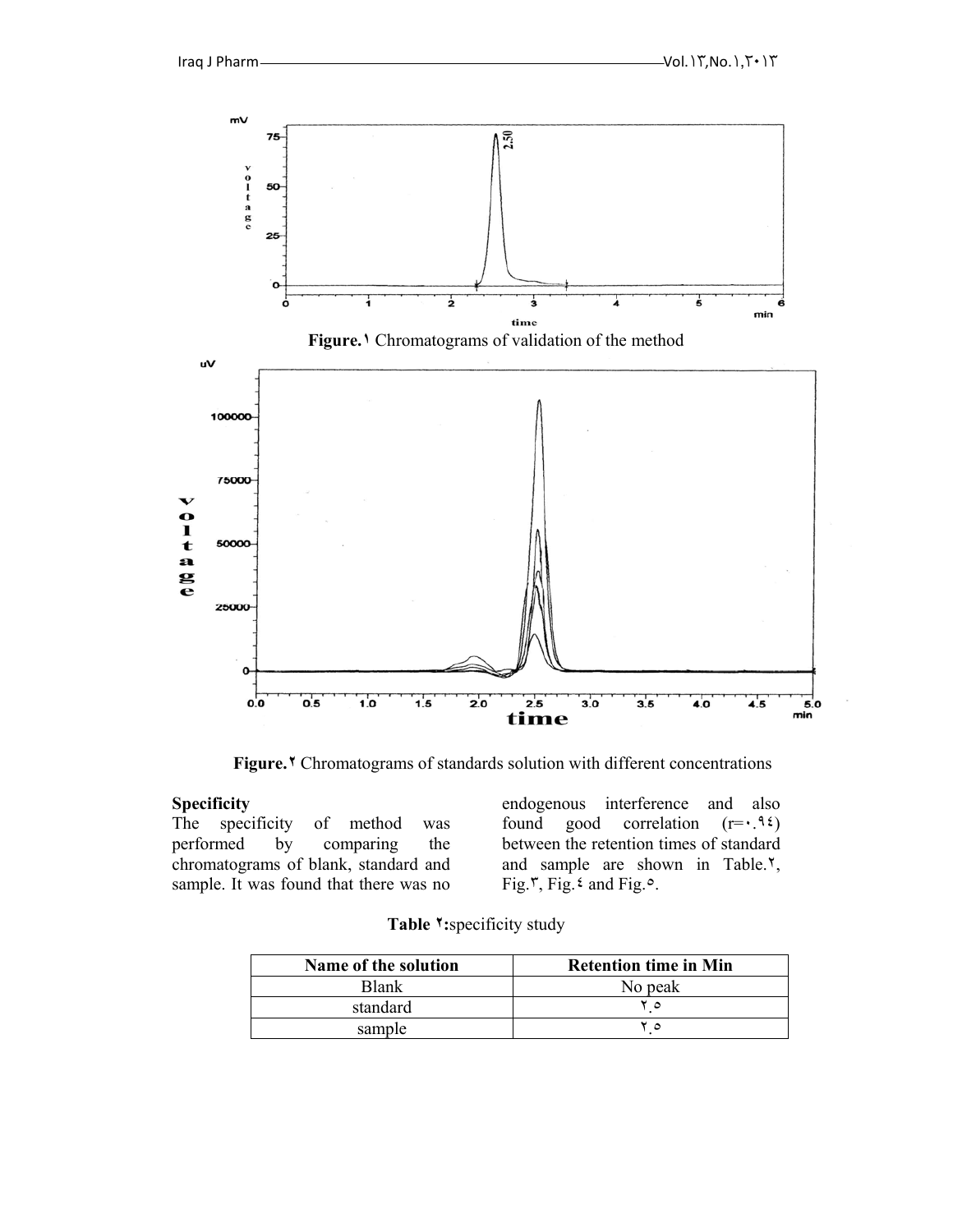

**Figure.٣** Chromatogram of blank



**Figure.٤** Chromatogram of standard metoclopramide



**Figure.٥** Chromatogram of sample **Linearity**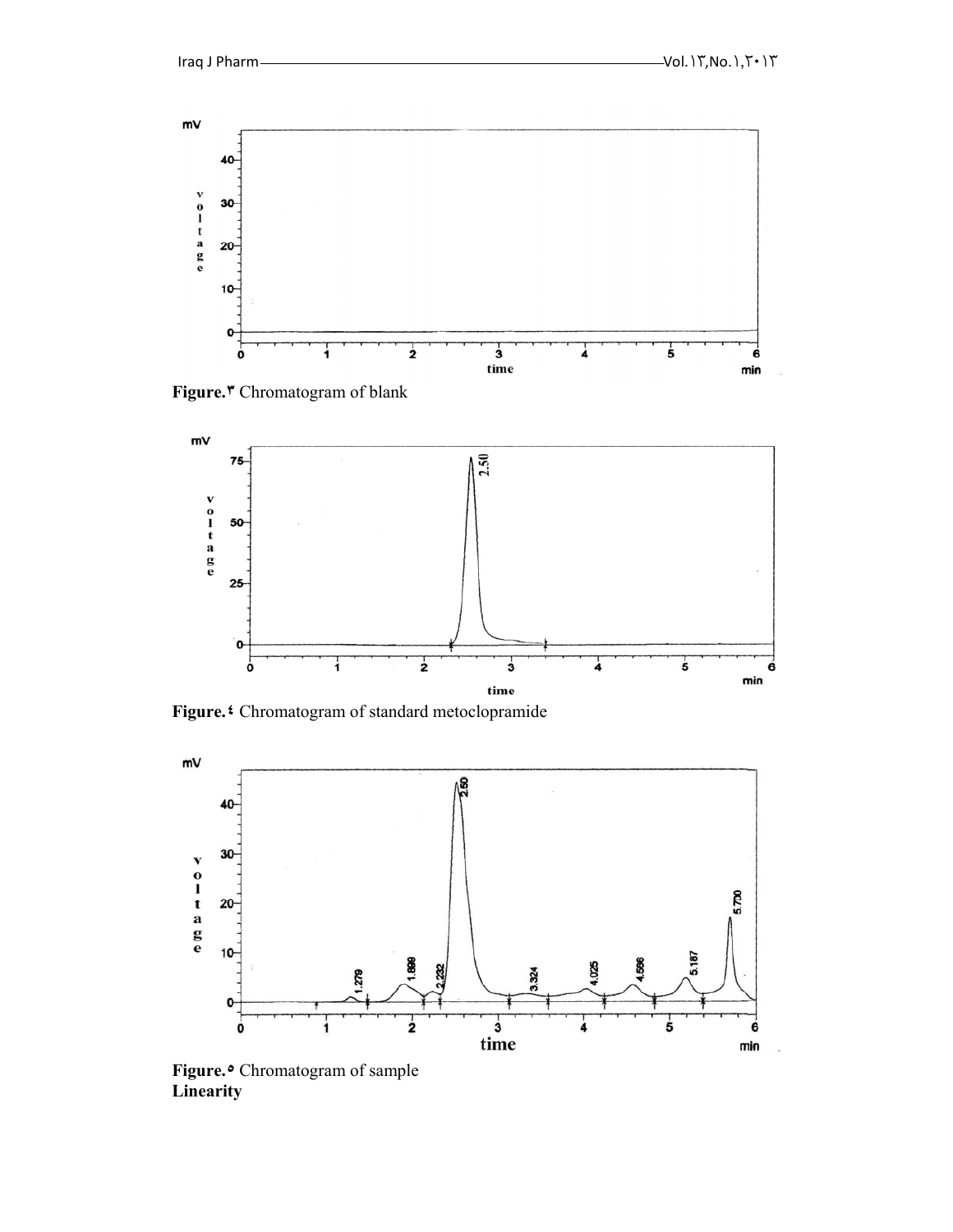Linearity was performed by preparing standard solutions of metoclopramide at different concentration levels including working concentration mentioned above. Twenty micro liters of each concentration was injected in duplicate into the HPLC system. The response was read at  $\forall$  mm and the corresponding chromatograms were recorded. From these chromatograms,

the mean peak areas were calculated and linearity plot of concentrations over the mean peak areas were constructed. The regression of the plot was computed by least square regression method. Linearity results were presented in (Table.٣), calibration plot was shown in (Fig.٦) and calibration plots of the samples was shown in  $(Fig. <sup>V</sup>)$ .

| Level             | <b>Concentration of</b><br>metoclopramide in $(\mu g/mL)$ | Mean peak area (mV)    |
|-------------------|-----------------------------------------------------------|------------------------|
| Level- $\lambda$  | .170                                                      | 17.7000                |
| $Level-1$         | . 70                                                      | $2.1$ YV00             |
| $Level-\tau$      | $\cdot \cdot$                                             | 5555.                  |
| Level- $\epsilon$ |                                                           | $0 \wedge 17 \wedge 0$ |
| Level- $\circ$    |                                                           | 1.97 V <sub>1</sub>    |
| Range: 110        | Slope                                                     | $Y \xi$ 9. $TV$ $Y$    |
| to $\lambda$      | Intercept                                                 | 2.51019                |
|                   | Correlation coefficient                                   | .925V                  |

|  | Table. <sup>*</sup> Linearity Results |  |
|--|---------------------------------------|--|
|--|---------------------------------------|--|



**Figure. ٦** Calibration plot for metoclopramide on X axis concentration of sample (µg/mL) , on Y axis peak area response (mV)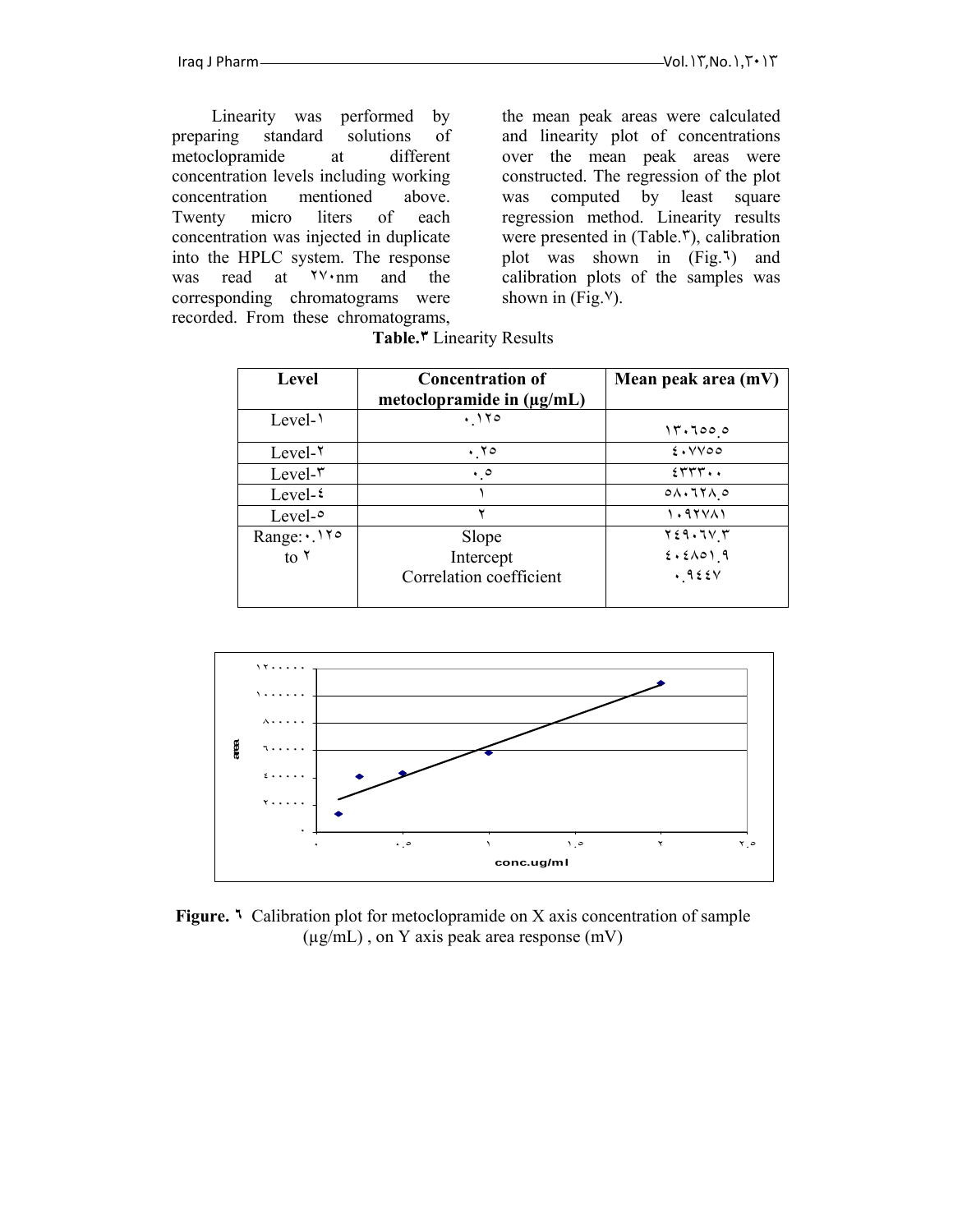



- Calibration curves were found to be linear with correlation coefficient  $(\cdot, \mathcal{H} \in \mathcal{H})$ , the intercept and the slope values were found to be  $(\mathcal{H} \in \mathcal{H})$  and  $(Y \in \mathcal{X}, Y, Y)$  respectively.
- Calibration plots for metoclopramide plasma concentration-area at  $(\cdot, \cdot) \circ, \cdot \circ, \cdot \text{min})$  after i.p. administration of the drug in  $\circ$  animals.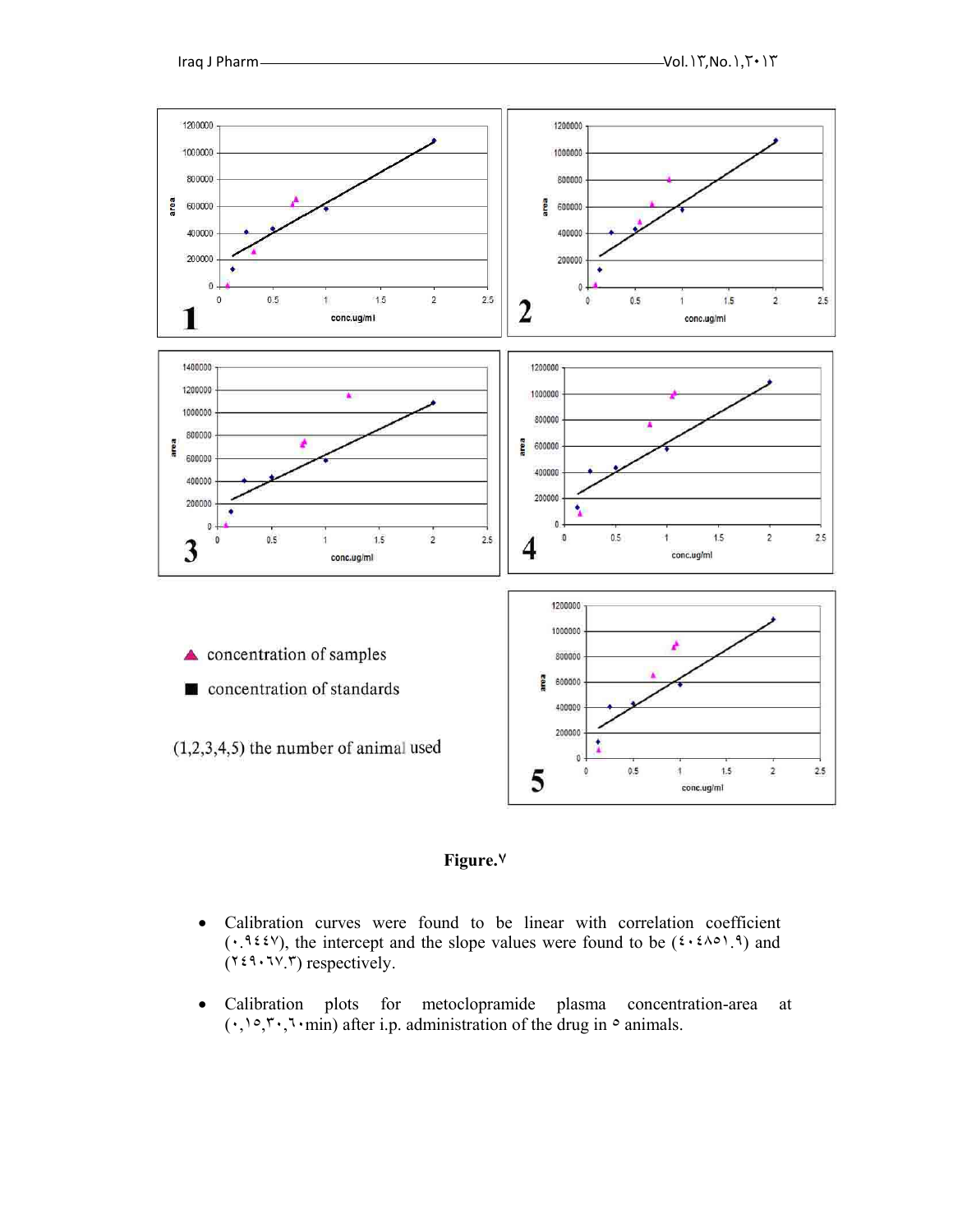## **Discussion**

Many analytical methods reported for the quantification of Metoclopramide in dosage forms and in biological fluids are various chromatographic procedures, gas chromatography/mass spectrometry (GC/MS) and high performance liquid chromatography (HPLC) methods with UV, fluorescence or electrochemical detection have been reported ",",".

The performance of (HPLC) instruments has been remarkably progressed, and plays a conspicuous role in analysis of medicaments in formulations and biological samples. It's sensitivity ranging from microgram to picogram level. Hence, current HPLC methods for determination of medicament in biological sample are  $described'$ .

The chromatographic mobile phase composition is a critical factor for the separation of monitored compound and impurities of biological fluids. The reported mobile phase (acetonitrile : ١% triethyleamine buffer pH  $\lambda$ ;  $\circ \cdot \circ \cdot \sqrt{v}$  in our work was optimized primarily for rapid and interference-free chromatograms of serum extracts. In  $(Fig, \nabla)$  shows representative chromatogram of extracted drug-free serum, and  $(fig, \circ)$ serum sample taken from rat after i.p. administration of  $\log/kg$ metoclopramide. A comparison of figures  $(\tilde{r})$  and  $(\circ)$  indicates that metoclopramide peaks are free from matrix interference. Using the chromatographic conditions described, metoclopramide was well resolved with mean retention time of  $\zeta$ .<sup>o</sup> min.

Least-squares regression calibration curve was found to be linear at serum concentrations between  $(\cdot)$  1.10 to 1 µg/mL) of metoclopramide. The mean linear regression equation of the peak area ratios (y) *vs*. drug concentrations (x) of metoclopramide

was typically of the from y  $= \frac{\epsilon}{x} + \frac{v}{\sqrt{x}}$  the mean correlation coefficient, r was generally  $>$   $\cdot$  9228

Several workers  $\frac{1}{2}$ , have described methods for analysis of metoclopramide in pharmaceutical dosage form and its use in pharmacokinetic studies.

In this work the described reversed-phase high-performance chromatographic method is sensitive, accurate and rapid and could be reliable alternative to other separation methods for the analysis of metoclopramide. The procedure has been successfully applied to quantitative determination of metoclopramide in rat serum, and suitable for our laboratory conditions.

# **References**

١.Nissen D. Mosby's Drug Consult. Missouri USA:Mosby,Inc.٢٠٠٢.

- http://www.mosbysdrugconsult. com
- ٢. Avula SK, Babu N. Development and validation of LC method for the analysis of metoclopramide in pharmaceutical dosage form and plasma. Interna J resear Revi Pharm Appl Scienc ٢٠١١;  $1(T)$ :  $1 \cdot 2 - 11V$ .
- ٣. Rang HP, Dale MM, Ritter JM, et al. Pharmacology.  $\circ$ <sup>th</sup> edition. Edinburgh: Churchill Livingstone  $\mathbf{r} \cdot \mathbf{r}$ .
- ٤. Wright MR, Axelson JE, Rurak DW, et al. Linearity of metoclopramide kinetics at doses of  $0.5$  mg. Br J clin Pharmac ١٩٨٨; ٢٦:٤٦٩-٤٧٣.
- ٥. Khan A, Naqvi SS, Shoaib MH, et al. Validation and application of RP-HPLC method for the quantification of metoclopramide hydrochloride in oral formulations prepared